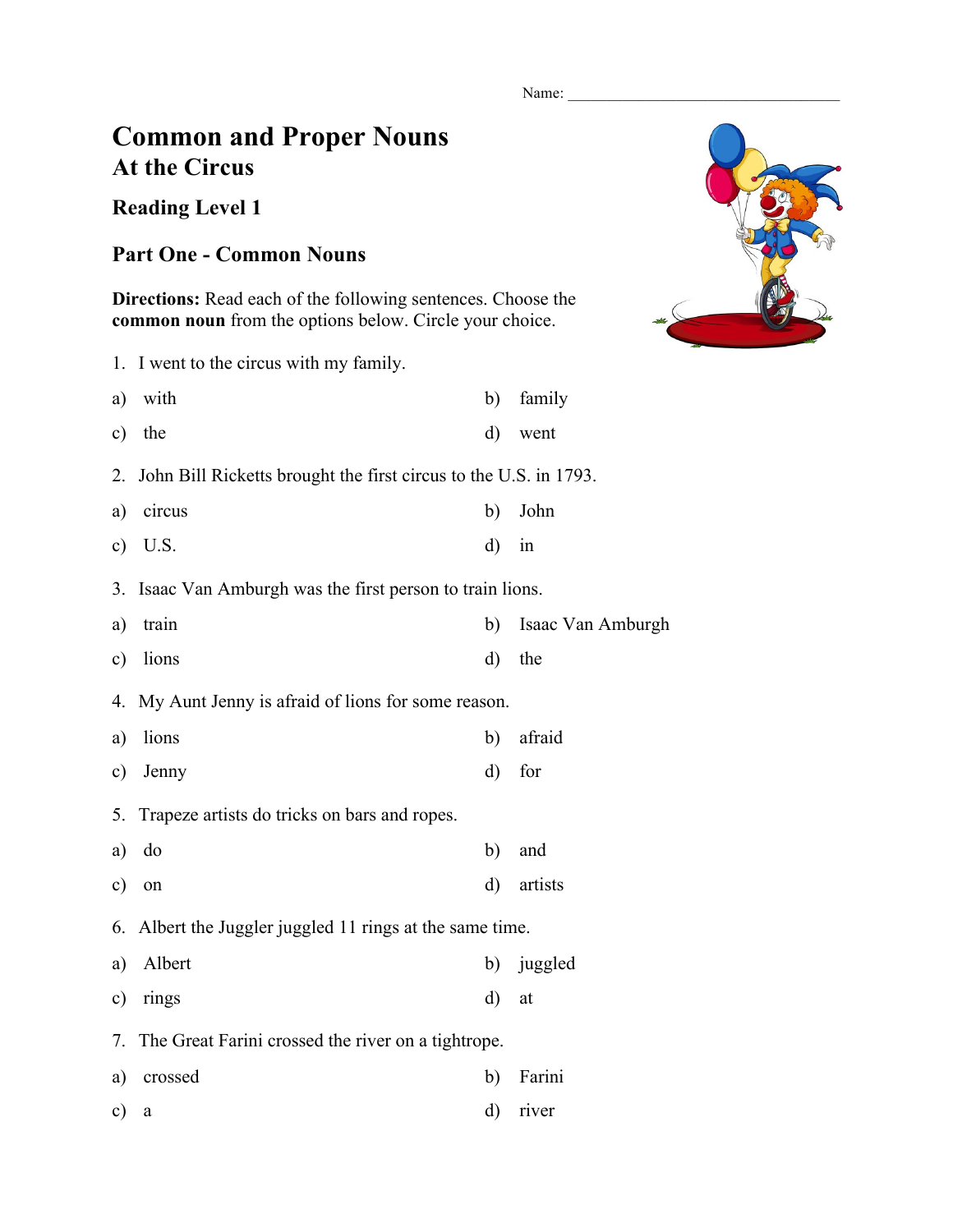|               | 8. Bob the Ringmaster got the kids ready for the show by saying, "Boys and girls, children of all<br>ages" |              |                                |  |  |
|---------------|------------------------------------------------------------------------------------------------------------|--------------|--------------------------------|--|--|
| a)            | <b>Bob</b>                                                                                                 | b)           | <b>Boys</b>                    |  |  |
| $\mathbf{c})$ | said                                                                                                       | d)           | young                          |  |  |
|               | 9. Some circuses tell a story or have a theme.                                                             |              |                                |  |  |
| a)            | theme                                                                                                      | b)           | a                              |  |  |
| $\mathbf{c})$ | tell                                                                                                       | $\mathbf{d}$ | have                           |  |  |
|               | Chumbo was a big clown who rode a tiny unicycle.<br>10.                                                    |              |                                |  |  |
| a)            | Chumbo                                                                                                     | b)           | big                            |  |  |
| $\mathbf{c})$ | unicycle                                                                                                   | d)           | rode                           |  |  |
|               | 11. Before there were lights, the ringmaster told the crowd where to look.                                 |              |                                |  |  |
| a)            | before                                                                                                     | b)           | lights                         |  |  |
| $\mathbf{c})$ | told                                                                                                       | d)           | look                           |  |  |
| 12.           | We felt like we were climbing into a clown car when we took our seats at The Barnes<br>Brother's Circus.   |              |                                |  |  |
| a)            | took                                                                                                       | b)           | <b>Barnes Brother's Circus</b> |  |  |
| $\mathbf{c})$ | when                                                                                                       | d)           | seats                          |  |  |
| 13.           | The word <i>circus</i> comes from a Greek word that means <i>circle</i> or <i>ring</i> .                   |              |                                |  |  |
| a)            | word                                                                                                       | b)           | means                          |  |  |
|               | c) Greek                                                                                                   |              | d) comes                       |  |  |
| 14.           | The seven Ringling brothers turned a small-time act into a big time show.                                  |              |                                |  |  |
| a)            | Ringling                                                                                                   | b)           | turned                         |  |  |
| $\mathbf{c})$ | act                                                                                                        | d)           | big                            |  |  |
|               | 15. The gorilla drew big crowds to the circus.                                                             |              |                                |  |  |
| a)            | drew                                                                                                       | b)           | big                            |  |  |
| $\mathbf{c})$ | gorilla                                                                                                    | $\rm d)$     | to                             |  |  |
|               | Fewer folks went to the circus after World War II due to a crazy new thing called TV.<br>16.               |              |                                |  |  |
| a)            | folks                                                                                                      | b)           | World War II                   |  |  |
| $\mathbf{c})$ | went                                                                                                       | d)           | Fewer                          |  |  |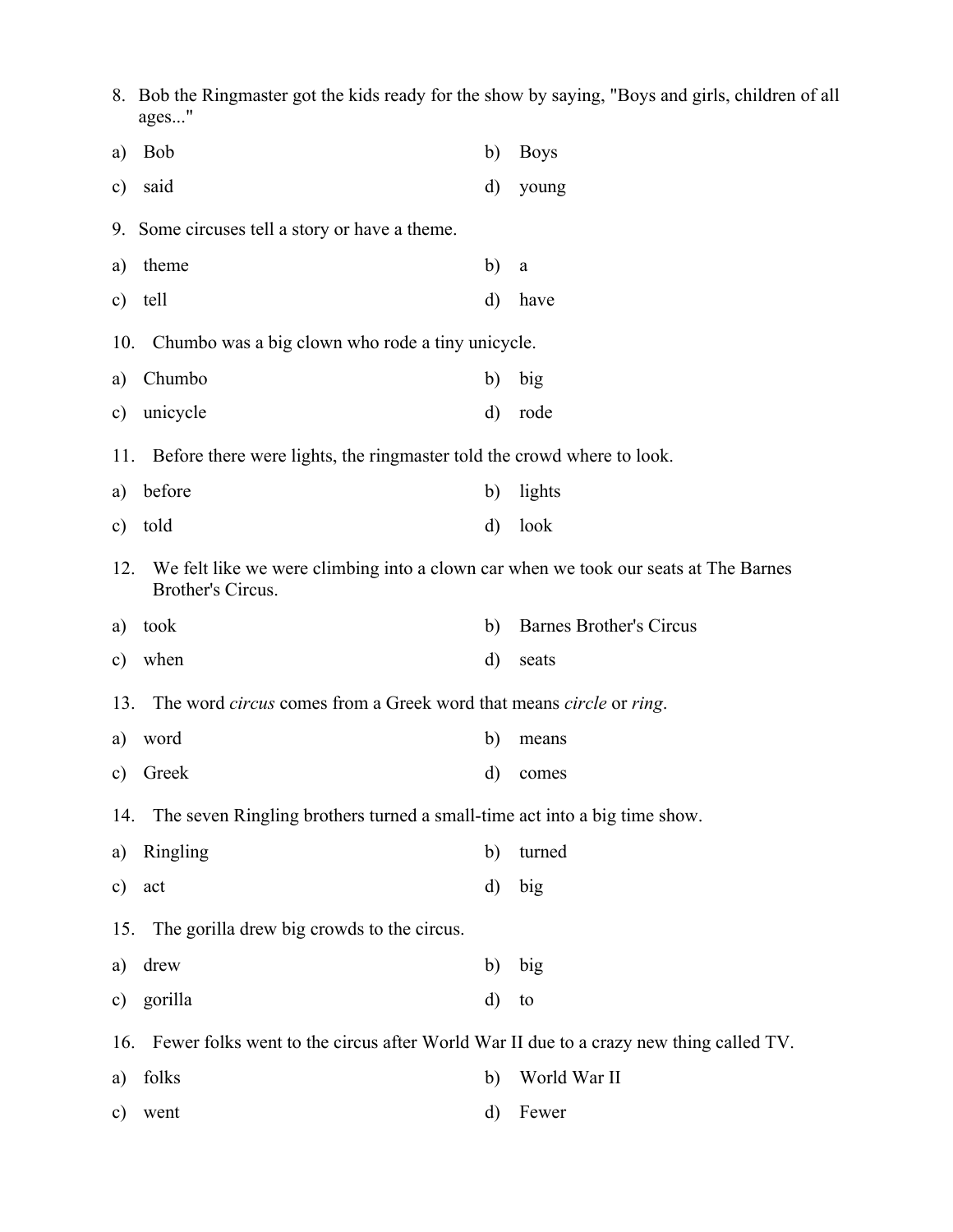17. Circus acts take place within a ring, and big circuses have many rings.

| a)  | take                                                                                                             | b)       | big           |
|-----|------------------------------------------------------------------------------------------------------------------|----------|---------------|
|     | c) have                                                                                                          | $\rm d)$ | ring          |
|     | 18. Some clowns play roles like butcher or baker.                                                                |          |               |
| a)  | play                                                                                                             | b)       | butcher       |
|     | c) like                                                                                                          | d)       | <sub>or</sub> |
|     | 19. The white face clown leads the other clowns.                                                                 |          |               |
|     | a) leads                                                                                                         | b)       | clown         |
| c)  | other                                                                                                            | d)       | of            |
| 20. | The red clown is the one who gets the pie in the face, sits in wet paint, or gets knocked on<br>his or her back. |          |               |

|         | a) wet | b) sits  |
|---------|--------|----------|
| $c)$ in |        | d) paint |

## **Part Two - Proper Nouns**

**Directions:** Read each of the following sentences. Choose the **proper noun** from the options below. Circle your choice.

|    | 21. Charlie Chaplin was known for his skills as a clown.                    |              |        |
|----|-----------------------------------------------------------------------------|--------------|--------|
| a) | Charlie                                                                     | b)           | skills |
| c) | clown                                                                       | $\mathbf{d}$ | known  |
|    | 22. Americans call a clown's act a gag.                                     |              |        |
| a) | gag                                                                         | b)           | act    |
| c) | Americans                                                                   | d)           | call   |
|    | 23. I saw a circus from China that had an artist who spun plates on sticks. |              |        |
| a) | saw                                                                         | b)           | artist |
| c) | China                                                                       | d)           | plates |
|    | 24. Hoppy the Clown pretended that it was very hard to ride the tiny bike.  |              |        |
| a) | Hoppy                                                                       | b)           | hard   |
| c) | pretended                                                                   | $\rm d$      | bike   |
|    |                                                                             |              |        |